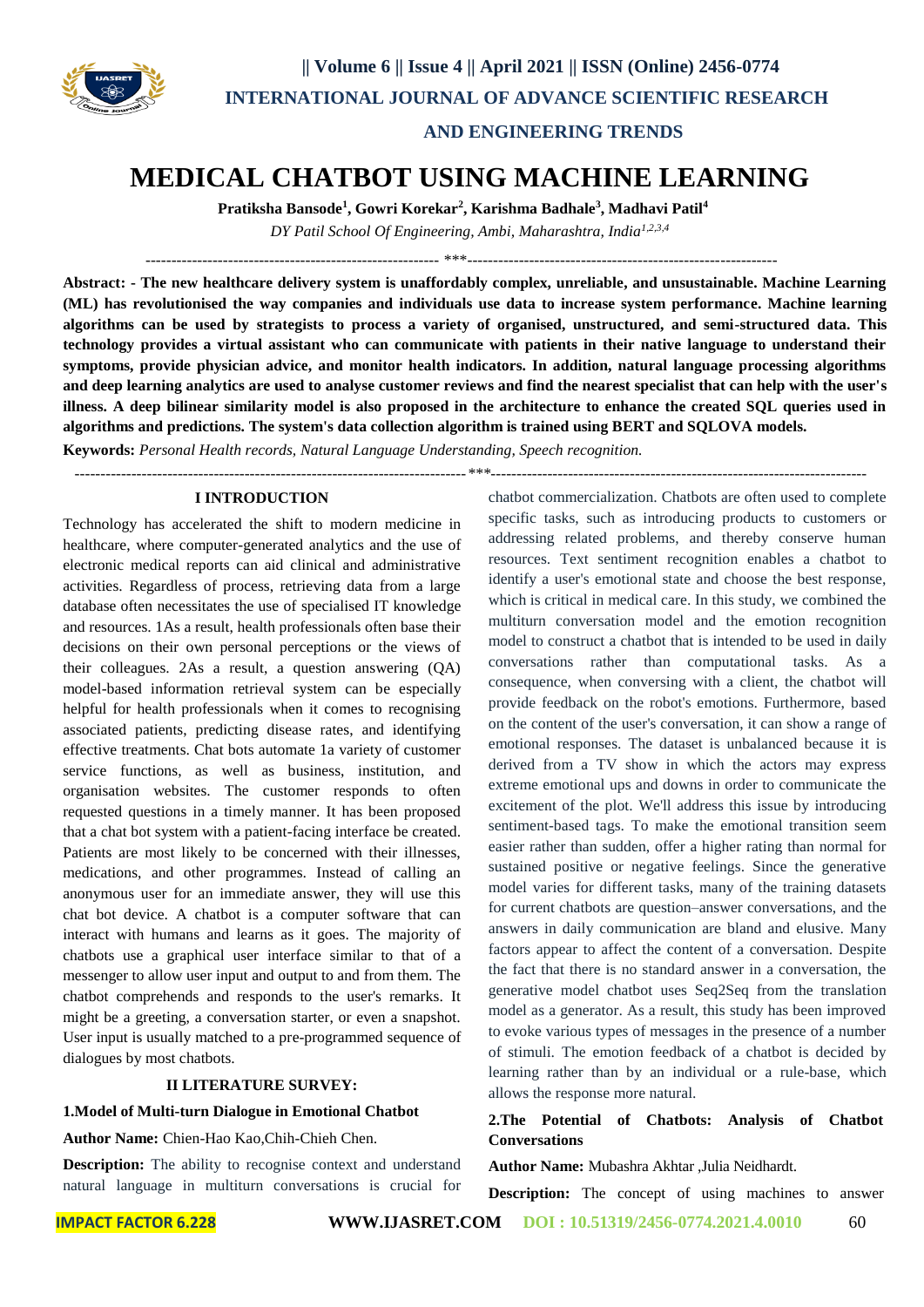

## **|| Volume 6 || Issue 4 || April 2021 || ISSN (Online) 2456-0774 INTERNATIONAL JOURNAL OF ADVANCE SCIENTIFIC RESEARCH AND ENGINEERING TRENDS**

questions has been around since the advent of these programmes. The first algorithms aimed at achieving this goal were developed in the early 1960s. Chatbots have exploded in popularity in a variety of fields in recent years. They are regarded as valuable instruments for strengthening client experiences in the field of business applications. Customers' chat experiences with a telecommunication company's chatbot are examined in this paper to see how these communications can be used to assess a) users' topics of concern and b) user happiness. Chat messages are represented as sequences of events, and user inputs are analysed using text mining techniques to achieve this objective. The research demonstrates that useful insights into users' desires and happiness can be obtained from their published conversational contributions. If the chatbot is unable to have the desired response right away, the majority of users will exit the discussion within a limited period of time. Furthermore, a large majority of discussions revolve about the same subjects. Our findings suggest that organisations that have chatbots should carefully analyse the data they gather in order to achieve a better understanding of their customers' needs. They will increase consumer loyalty by providing customised support and incorporating real-time reviews, according to our findings.

### **3.Yapay Zeka Tabanlı Rehber Robotlara Genel Bir Bakı¸s ve O rnek Bir Rehber Robot Uygulaması An Overview of Artificial Intelligence Based Chatbots and An Example Chatbot Application**

**Author Name:** Naz Albayrak, Aydeniz O¨ zdemir and Engin Zeydan

**Description:** ChatBot is a piece of software that uses artificial intelligence to converse with humans. These programmes are used to execute activities such as reacting efficiently to users, educating them, assisting in the purchasing of goods, and delivering quality customer support. The general working theory and basic principles of artificial intelligence-based chatbots and related concepts, as well as their implementations in different industries such as telecommunications, finance, health, consumer contact centres, and e-commerce, are presented in this article. Additionally, using the proposed architecture, the findings of an example chabbot for donation service built for a telecommunication service provider are discussed.

#### **4.Intelligent Chatbot for Easy Web-Analytics Insights**

#### **Author Name:** Ramya Ravi

**Description:** In today's fast-paced data-driven environment, reliable perspectives are critical for making the right choices at the right moment. There are several web analytics resources that provide success metrics for online websites. However, mastering the tools, let alone gaining insights to consider the industry implications, is boring and time-consuming. In this article, I compare the ease of use of two commonly used analytics methods. In light of this, I propose a chatbot powered by Artificial Intelligence Machine Learning (AIML) and fuelled by raw analytics data, which will enable bot users to get market insights by simply typing in a question. In this article, I propose a chatbot that allows botusers to simply type in a web analytics query and receive an immediate response. This is to stop having to learn how to use a web analytics platform, which can take a long time. The data set for the proposed chatbot is raw analytics data, which was created using AIML. Experiments were carried out to better understand the tool's performance. The tool was tested based on response accuracy, and it worked admirably. The bot-user must follow a script in order to type in the question since the chatbot is built using AIML.

#### **5.Artificial intelligence marketing: Chatbots**

#### **Author:** UVHQ LMHYLu, DULMD-RYL u.

**Description:** Artificial intelligence (AI) is a technology that allows marketers to develop extremely customised consumer interactions, improve company responsiveness, and solve customer issues. The chatbot is examined as an artificial intelligence platform in marketing in this article, as well as its current use and future potential in the above-mentioned area. In total, 60 survey respondents were polled about their attitudes, habits, and perceptions while using various communication networks, with a focus on chatbots and their advantages and drawbacks in comparison to other communication channels. The findings revealed that the greatest benefit of using chatbots in marketing services was when delivering easy, fast information, but they also revealed respondents' fear of chatbots providing incorrect information. Chatbots should be considered by businesses, particularly if they face connectivity problems with customers, but also if they want to keep up with the changing lifestyles of their customers.

#### **III EXISTING SYSTEM**

The scheme's key goal is to bridge the communication divide between users and healthcare providers by providing prompt responses to questions posed by users. People today are more likely to be hooked to the internet, but they are unconcerned with their own health. They stop going to the hospital with minor issues that might turn into serious diseases in the future. Rather than searching through a list of potentially important documents from the internet, creating question-and-response forums is becoming an easy way to answer such questions. Many of the current implementations have drawbacks, such as Patients do not get immediate responses and must wait a long time for experts to acknowledge their concerns. Any processes can charge a fee to communicate with doctors online through live chat or telephony. There is currently no structure in place that can offer answers to patient inquiries or any app that will